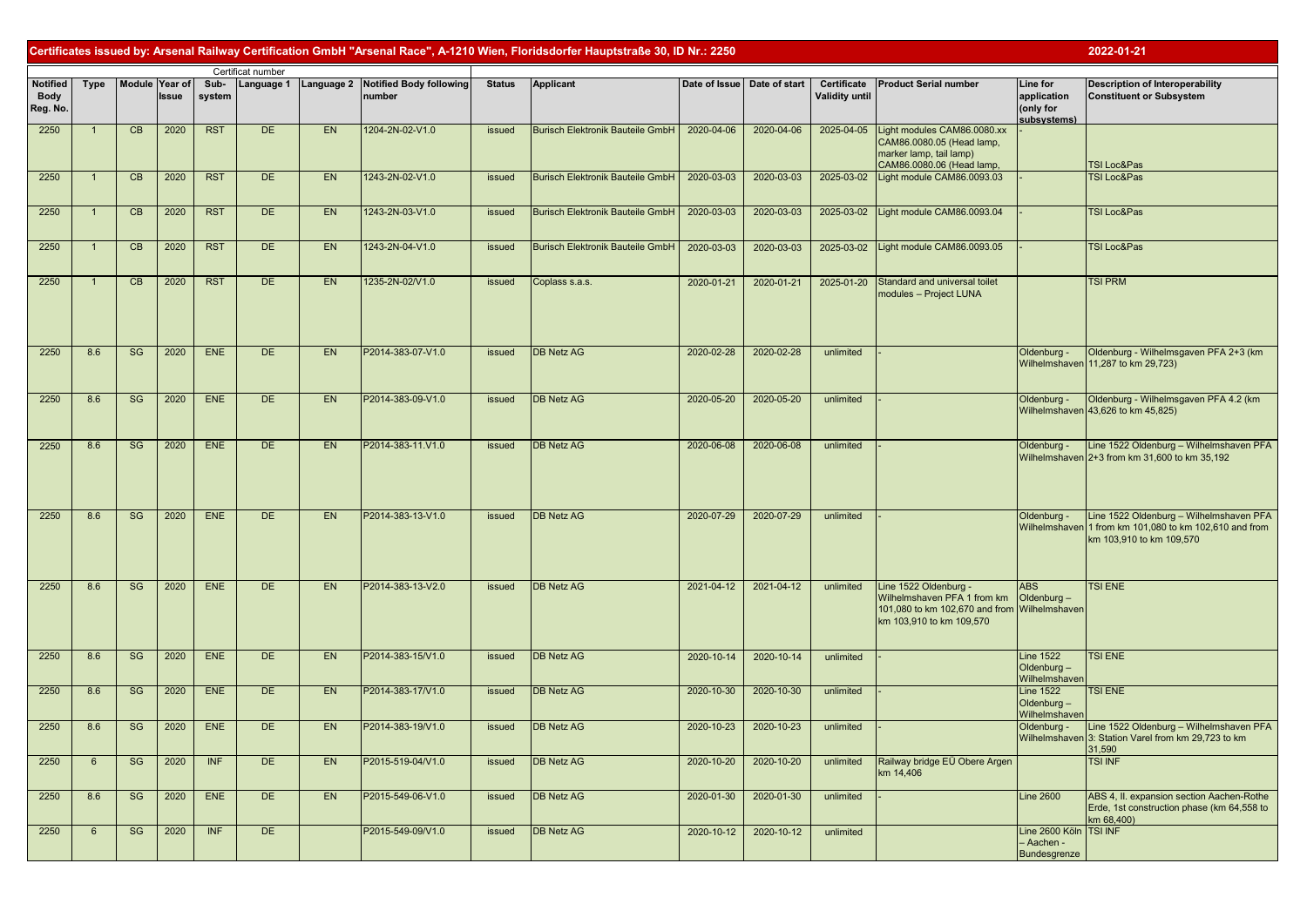|                 |                 |                |       |            |                   |    |                                    |               | Certificates issued by: Arsenal Railway Certification GmbH "Arsenal Race", A-1210 Wien, Floridsdorfer Hauptstraße 30, ID Nr.: 2250 |            |                               |                       |                                     |                                  | 2022-01-21                                              |
|-----------------|-----------------|----------------|-------|------------|-------------------|----|------------------------------------|---------------|------------------------------------------------------------------------------------------------------------------------------------|------------|-------------------------------|-----------------------|-------------------------------------|----------------------------------|---------------------------------------------------------|
|                 |                 |                |       |            | Certificat number |    |                                    |               |                                                                                                                                    |            |                               |                       |                                     |                                  |                                                         |
| <b>Notified</b> | Type            | Module Year of |       | Sub-       | Language 1        |    | Language 2 Notified Body following | <b>Status</b> | Applicant                                                                                                                          |            | Date of Issue   Date of start | Certificate           | <b>Product Serial number</b>        | Line for                         | Description of Interoperability                         |
| <b>Body</b>     |                 |                | Issue | system     |                   |    | number                             |               |                                                                                                                                    |            |                               | <b>Validity until</b> |                                     | application                      | <b>Constituent or Subsystem</b>                         |
| Reg. No.        |                 |                |       |            |                   |    |                                    |               |                                                                                                                                    |            |                               |                       |                                     | (only for                        |                                                         |
|                 |                 |                |       |            |                   |    |                                    |               |                                                                                                                                    |            |                               |                       |                                     | subsystems)                      |                                                         |
| 2250            | 8.6             | SG             | 2020  | <b>INF</b> | <b>DE</b>         | EN | P2016-677-04-V1.0                  | issued        | <b>DB Netz AG</b>                                                                                                                  | 2020-05-29 | 2020-05-29                    | unlimited             |                                     | <b>Line 6258</b>                 | Dresden main station, renewal of central                |
| 2250            | $6\phantom{.}6$ | SG             | 2020  | <b>ENE</b> | <b>DE</b>         | EN | P2017-705-10-V1.0                  | issued        | <b>DB Netz AG</b>                                                                                                                  | 2020-06-29 | 2020-06-29                    | unlimited             |                                     | Dresden main<br><b>Line 4120</b> | concourse<br>Renewal of tunnel Wittighausen (km 130,754 |
|                 |                 |                |       |            |                   |    |                                    |               |                                                                                                                                    |            |                               |                       |                                     | Neckarelz-                       | to km 131,629)                                          |
|                 |                 |                |       |            |                   |    |                                    |               |                                                                                                                                    |            |                               |                       |                                     | Würzburg                         |                                                         |
| 2250            | $6\phantom{.}6$ | SG             | 2020  | <b>INF</b> | <b>DE</b>         | EN | P2018-952-05-V1.0                  | issued        | <b>DB Netz AG</b>                                                                                                                  | 2020-01-10 | 2020-01-10                    | unlimited             |                                     | 5010                             | Renewal EÜ Seelabach km 16,123                          |
|                 |                 |                |       |            |                   |    |                                    |               |                                                                                                                                    |            |                               |                       |                                     | Hochstadt-                       |                                                         |
|                 |                 |                |       |            |                   |    |                                    |               |                                                                                                                                    |            |                               |                       |                                     | Marktzeuln -                     |                                                         |
| 2250            | $6\phantom{.}6$ | SG             | 2020  | <b>INF</b> | <b>DE</b>         | EN | P2018-975-07-V1.0                  | issued        | <b>DB Netz AG</b>                                                                                                                  | 2020-07-22 | 2020-07-22                    | unlimited             |                                     | <b>Line 6411</b>                 | Modification Dessau - Haideburg (km                     |
|                 |                 |                |       |            |                   |    |                                    |               |                                                                                                                                    |            |                               |                       |                                     |                                  | 24,00+20 to km 31,7+59)                                 |
| 2250            | $6\overline{6}$ | SG             | 2020  | INF        | <b>DE</b>         | EN | P2018-1008-03-V1.0                 | issued        | <b>DB Netz AG</b>                                                                                                                  | 2020-02-14 | 2020-02-14                    | unlimited             |                                     | <b>Line 5552</b>                 | Railway bridge BAB A8 (km 2,541)                        |
|                 |                 |                |       |            |                   |    |                                    |               |                                                                                                                                    |            |                               |                       |                                     |                                  |                                                         |
| 2250            | $6\phantom{.}6$ | SG             | 2020  | <b>INF</b> | <b>DE</b>         | EN | P2019-1058-04-V1.0                 | issued        | <b>DB Netz AG</b>                                                                                                                  | 2020-01-09 | 2020-01-09                    | unlimited             |                                     | 5321                             | Rebuilding switches 3 and 14 and renewal                |
|                 |                 |                |       |            |                   |    |                                    |               |                                                                                                                                    |            |                               |                       |                                     | <b>Treuchtlingen</b>             | track 3 (km 70,268 to km 71,149)                        |
|                 |                 |                |       |            |                   |    |                                    |               |                                                                                                                                    |            |                               |                       |                                     | Würzburg                         |                                                         |
|                 |                 |                |       |            |                   |    |                                    |               |                                                                                                                                    |            |                               |                       |                                     |                                  |                                                         |
| 2250            | 6               | SG             | 2020  | <b>INF</b> | <b>DE</b>         | EN | P2019-1175-03-V1.0                 | issued        | <b>DB Netz AG</b>                                                                                                                  | 2020-02-10 | 2020-02-10                    | unlimited             |                                     | <b>Line 4570</b>                 | Leutkirch - Memmingen (km 20.009 to km                  |
|                 |                 |                |       |            |                   |    |                                    |               |                                                                                                                                    |            |                               |                       |                                     |                                  | 22.950)                                                 |
|                 |                 |                |       |            |                   |    |                                    |               |                                                                                                                                    |            |                               |                       |                                     |                                  |                                                         |
| 2250            | $6\phantom{.}6$ | SG             | 2020  | <b>INF</b> | <b>DE</b>         | EN | P2019-1188-02-V1.0                 | issued        | <b>DB Netz AG</b>                                                                                                                  | 2020-03-10 | 2020-03-10                    | unlimited             |                                     | <b>Line 5500</b>                 |                                                         |
|                 |                 |                |       |            |                   |    |                                    |               |                                                                                                                                    |            |                               |                       |                                     |                                  | Speed increase Hagelstadt (from km 119,4                |
|                 |                 |                |       |            |                   |    |                                    |               |                                                                                                                                    |            |                               |                       |                                     |                                  | to km 124,9)                                            |
| 2250            | $6\phantom{.}6$ | SG             | 2020  | <b>INF</b> | <b>DE</b>         | EN | P2020-1225-03/V1.0                 | issued        | <b>DB Netz AG</b>                                                                                                                  | 2020-10-30 | 2020-10-30                    | unlimited             | Weichenerneuerung Bf.               | <b>Line 5360</b>                 | <b>TSI INF</b>                                          |
|                 |                 |                |       |            |                   |    |                                    |               |                                                                                                                                    |            |                               |                       | Türkheim Ostkopf                    | Buchloe -                        |                                                         |
|                 |                 |                |       |            |                   |    |                                    |               |                                                                                                                                    |            |                               |                       |                                     | Memmingen                        |                                                         |
|                 |                 |                |       |            |                   |    |                                    |               |                                                                                                                                    |            |                               |                       |                                     | from km                          |                                                         |
|                 |                 |                |       |            |                   |    |                                    |               |                                                                                                                                    |            |                               |                       |                                     | 7,6+10,650 to                    |                                                         |
| 2250            | 6               | SG             | 2020  | <b>INF</b> | <b>DE</b>         | EN | P2020-1284-03/V1.0                 | issued        | <b>DB Netz AG</b>                                                                                                                  | 2020-10-30 | 2020-10-30                    | unlimited             | 6340 track renewal Weißenfels       | Line 6340 from                   | <b>TSI INF</b>                                          |
|                 |                 |                |       |            |                   |    |                                    |               |                                                                                                                                    |            |                               |                       | Großkorbetha                        | km 29,011 to                     |                                                         |
| 2250            | 8.6             | SG             | 2020  | INF        | DE                | EN | P2016-597-04-V1.0                  | issued        | <b>DB Station &amp; Service AG</b>                                                                                                 | 2020-12-11 |                               | 2020-12-11            | <b>Station Berlin Zoologischer</b>  | Line 6109                        | <b>SI PRM</b>                                           |
|                 |                 |                |       |            |                   |    |                                    |               |                                                                                                                                    |            |                               |                       | Garten, new structure and           | Berlin Ostbf -                   |                                                         |
|                 |                 |                |       |            |                   |    |                                    |               |                                                                                                                                    |            |                               |                       | upgrade of fire protection of       | <b>Berlin</b>                    |                                                         |
|                 |                 |                |       |            |                   |    |                                    |               |                                                                                                                                    |            | 2020-02-13                    |                       | public and traffic areas            |                                  |                                                         |
| 2250            | 6               | SG             | 2020  | <b>INF</b> | <b>DE</b>         | EN | P2016-601-05-V1.0                  | issued        | <b>DB Station &amp; Service AG</b>                                                                                                 | 2020-02-13 |                               | unlimited             |                                     | <b>Line 5500</b>                 | Adaptation of station Lohhof (km 23,47)                 |
|                 |                 |                |       |            |                   |    |                                    |               |                                                                                                                                    |            |                               |                       |                                     | $M$ unich $-$<br>Regensburg      |                                                         |
|                 |                 |                |       |            |                   |    |                                    |               |                                                                                                                                    |            |                               |                       |                                     |                                  |                                                         |
| 2250            | $6\phantom{.}6$ | SG             | 2020  | <b>INF</b> | <b>DE</b>         | EN | P2020-1294-04/V1.0                 | issued        | <b>DB Station &amp; Service AG</b>                                                                                                 | 2020-11-24 | 2020-11-24                    | unlimited             | Hp Coburg-Beiersdorf (8337)         | Construction of                  | TSI INF, TSI PRM                                        |
|                 |                 |                |       |            |                   |    |                                    |               |                                                                                                                                    |            |                               |                       |                                     | new train stop                   |                                                         |
| 2250            | $6\overline{6}$ | SG             | 2020  | <b>INF</b> | DE                | EN | P2020-1296-04/V1.0                 | issued        | <b>DB Station &amp; Service AG</b>                                                                                                 | 2020-10-20 | 2020-10-20                    | unlimited             | HP Brunnen (8257)                   |                                  | TSI INF, TSI PRM                                        |
|                 |                 |                |       |            |                   |    |                                    |               |                                                                                                                                    |            |                               |                       |                                     |                                  |                                                         |
| 2250            | $6\phantom{.}6$ | SG             | 2020  | <b>INF</b> | <b>DE</b>         | EN | P2018-960-04-V1.0                  | issued        | <b>DB Station&amp;Service AG</b>                                                                                                   | 2020-08-17 | 2020-08-17                    | unlimited             |                                     | Line 4560                        | Modernisation of railway station Wangen im              |
|                 |                 |                |       |            |                   |    |                                    |               |                                                                                                                                    |            |                               |                       |                                     | Kißlegg-                         | Allgäu (km 13.220 to km 13.390)                         |
| 2250            | 8.6             | SG             | 2020  | <b>ENE</b> | <b>DE</b>         | EN | P2017-843-07-V1.0                  | issued        | Direkcija Republike Slovenije za                                                                                                   | 2020-07-28 | 2020-07-28                    | unlimited             |                                     | Line JZI G20                     | Safety retrofitting Karawankentunel (km                 |
| 2250            |                 | CB             | 2020  | <b>RST</b> | <b>DE</b>         | EN | P2019-1166-02-V1.0                 | issued        | Knorr-Bremse GmbH, Division                                                                                                        | 2020-03-03 | 2020-03-03                    | 2025-03-02            | <b>Folding step Combi Coaches</b>   |                                  | <b>TSI PRM</b>                                          |
|                 |                 |                |       |            |                   |    |                                    |               | <b>IFE Automatic Door Systems</b>                                                                                                  |            |                               |                       | PKP IC                              |                                  |                                                         |
| 2250            | $\overline{4}$  | CD             | 2020  | <b>RST</b> | <b>DE</b>         | EN | P2019-1166-03-V1.0                 | issued        | Knorr-Bremse GmbH, Division                                                                                                        | 2020-03-03 | 2019-10-29                    | 2021-10-27            | <b>Folding step Combi Coaches</b>   |                                  | <b>TSI PRM</b>                                          |
|                 |                 |                |       |            |                   |    |                                    |               | <b>IFE Automatic Door Systems</b>                                                                                                  |            |                               |                       | PKP IC                              |                                  |                                                         |
| 2250            | $\overline{4}$  | D              | 2020  | <b>RST</b> | DE                | EN | P2020-1219-02-V1.0                 | issued        | Knorr-Bremse GmbH, Division                                                                                                        | 2020-05-20 | 2020-05-18                    | 2020-11-17            | Sliding step DO-2010<br>0041631AR04 |                                  | <b>TSI PRM</b>                                          |
| 2250            | $\overline{4}$  | H1             | 2020  | <b>RST</b> | DE                | EN | P2020-1219-03-V1.0                 | issued        | <b>FE Automatic Door Systems</b><br>Knorr-Bremse GmbH, Division                                                                    | 2020-05-20 | 2020-05-18                    | 2020-11-17            | Folding step DO-2010                |                                  |                                                         |
|                 |                 |                |       |            |                   |    |                                    |               | <b>IFE Automatic Door Systems</b>                                                                                                  |            |                               |                       | 0041631AR05                         |                                  |                                                         |
|                 |                 |                |       |            |                   |    |                                    |               |                                                                                                                                    |            |                               |                       |                                     |                                  |                                                         |
|                 |                 |                |       |            |                   |    |                                    |               |                                                                                                                                    |            |                               |                       |                                     |                                  |                                                         |
|                 |                 |                |       |            |                   |    |                                    |               |                                                                                                                                    |            |                               |                       |                                     |                                  |                                                         |
|                 |                 |                |       |            |                   |    |                                    |               |                                                                                                                                    |            |                               |                       |                                     |                                  | <b>TSI PRM</b>                                          |
| 2250            | $\overline{4}$  | D              | 2020  | <b>RST</b> | <b>DE</b>         | EN | P2020-1219-04-V1.0                 | issued        | Knorr-Bremse GmbH, Division                                                                                                        | 2020-05-20 | 2020-05-18                    | 2020-11-17            | Sliding step SBB FV DOSTO           |                                  |                                                         |
|                 |                 |                |       |            |                   |    |                                    |               | <b>IFE Automatic Door Systems</b>                                                                                                  |            |                               |                       | T003450R55                          |                                  |                                                         |
|                 |                 |                |       |            |                   |    |                                    |               |                                                                                                                                    |            |                               |                       |                                     |                                  |                                                         |
|                 |                 |                |       |            |                   |    |                                    |               |                                                                                                                                    |            |                               |                       |                                     |                                  |                                                         |
|                 |                 |                |       |            |                   |    |                                    |               |                                                                                                                                    |            |                               |                       |                                     |                                  | <b>TSI PRM</b>                                          |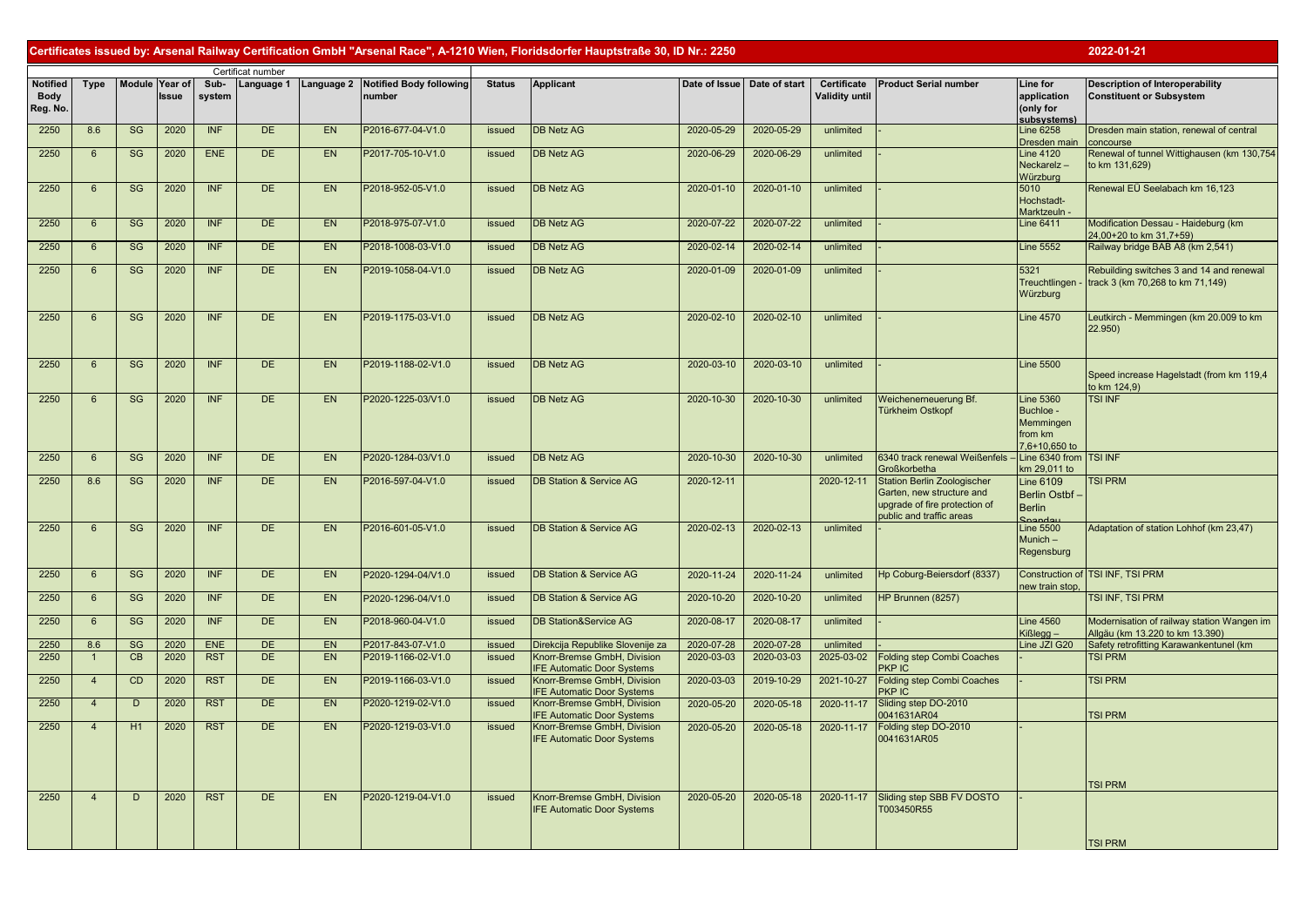|                                            |                |                |              |                |                   |           |                                              |               | Certificates issued by: Arsenal Railway Certification GmbH "Arsenal Race", A-1210 Wien, Floridsdorfer Hauptstraße 30, ID Nr.: 2250 |                             |            |                                      |                                                     |                                                     | 2022-01-21                                                                |
|--------------------------------------------|----------------|----------------|--------------|----------------|-------------------|-----------|----------------------------------------------|---------------|------------------------------------------------------------------------------------------------------------------------------------|-----------------------------|------------|--------------------------------------|-----------------------------------------------------|-----------------------------------------------------|---------------------------------------------------------------------------|
|                                            |                |                |              |                | Certificat number |           |                                              |               |                                                                                                                                    |                             |            |                                      |                                                     |                                                     |                                                                           |
| <b>Notified</b><br><b>Body</b><br>Reg. No. | Type           | Module Year of | <b>Issue</b> | Sub-<br>system | Language 1        |           | Language 2 Notified Body following<br>number | <b>Status</b> | Applicant                                                                                                                          | Date of Issue Date of start |            | Certificate<br><b>Validity until</b> | <b>Product Serial number</b>                        | Line for<br>application<br>(only for<br>subsystems) | <b>Description of Interoperability</b><br><b>Constituent or Subsystem</b> |
| 2250                                       | $\overline{4}$ | $\overline{D}$ | 2020         | <b>RST</b>     | <b>DE</b>         | EN        | P2020-1219-05-V1.0                           | issued        | Knorr-Bremse GmbH, Division<br><b>IFE Automatic Door Systems</b>                                                                   | 2020-05-20                  | 2020-05-18 | 2020-11-17                           | Sliding step DB PESA link<br>T003450R64             |                                                     |                                                                           |
| 2250                                       | $\overline{4}$ | CD             | 2020         | <b>RST</b>     | DE                | EN        | P2020-1219-06-V1.0                           | issued        | Knorr-Bremse GmbH, Division<br><b>IFE Automatic Door Systems</b>                                                                   | 2020-05-20                  | 2020-05-18 | 2020-11-17                           | Sliding step DB PESA<br>Sauerland<br>T003450R85/R86 |                                                     | <b>TSI PRM</b>                                                            |
| 2250                                       | $\overline{4}$ | D              | 2020         | <b>RST</b>     | <b>DE</b>         | <b>EN</b> | P2020-1219-07-V1.0                           | issued        | Knorr-Bremse GmbH, Division<br><b>IFE Automatic Door Systems</b>                                                                   | 2020-05-20                  | 2020-05-18 | 2020-11-17                           | Folding step Velaro TCDD<br>0520381ER21/R22         |                                                     | <b>TSI PRM</b><br><b>TSI PRM</b>                                          |
| 2250                                       | $\overline{4}$ | D              | 2020         | <b>RST</b>     | <b>DE</b>         | <b>EN</b> | P2020-1219-08-V1.0                           | issued        | Knorr-Bremse GmbH, Division<br><b>IFE Automatic Door Systems</b>                                                                   | 2020-05-20                  | 2020-05-18 | 2021-05-17                           | Sliding step V300 ZEFIRO<br>T003450R58              |                                                     |                                                                           |
| 2250                                       | $\overline{4}$ | D              | 2020         | <b>RST</b>     | <b>DE</b>         | EN        | P2020-1219-08-V2.0                           | issued        | Knorr-Bremse GmbH, Division<br><b>IFE Automatic Door Systems</b>                                                                   | 2020-05-20                  | 2020-05-18 | 2020-11-17                           | Sliding step V300 ZEFIRO<br>T003450R58              |                                                     | <b>TSI PRM</b><br><b>TSI PRM</b>                                          |
| 2250                                       | $\overline{4}$ | CD             | 2020         | <b>RST</b>     | <b>DE</b>         | EN        | P2020-1219-09-V1.0                           | issued        | Knorr-Bremse GmbH, Division<br><b>IFE Automatic Door Systems</b>                                                                   | 2020-05-20                  | 2020-05-18 | 2021-09-26                           | Folding step NTV ETR-675<br>3T002600R25/R26         |                                                     | <b>TSI PRM</b>                                                            |
| 2250                                       | $\overline{4}$ | CD             | 2020         | <b>RST</b>     | DE                | EN        | P2020-1219-09-V2.0                           | issued        | Knorr-Bremse GmbH, Division<br><b>IFE Automatic Door Systems</b>                                                                   | 2020-05-20                  | 2020-05-18 | 2020-11-17                           | Folding step NTV ETR-675<br>3T002600R25/R26         |                                                     | <b>TSI PRM</b>                                                            |
| 2250                                       | $\overline{4}$ | <b>CD</b>      | 2020         | <b>RST</b>     | <b>DE</b>         | <b>EN</b> | P2020-1219-10-V1.0                           | issued        | Knorr-Bremse GmbH, Division<br><b>IFE Automatic Door Systems</b>                                                                   | 2020-05-20                  | 2020-05-18 | 2020-11-17                           | Sliding step DMU Slowakei 3<br>T003450R90           |                                                     | <b>TSI PRM</b>                                                            |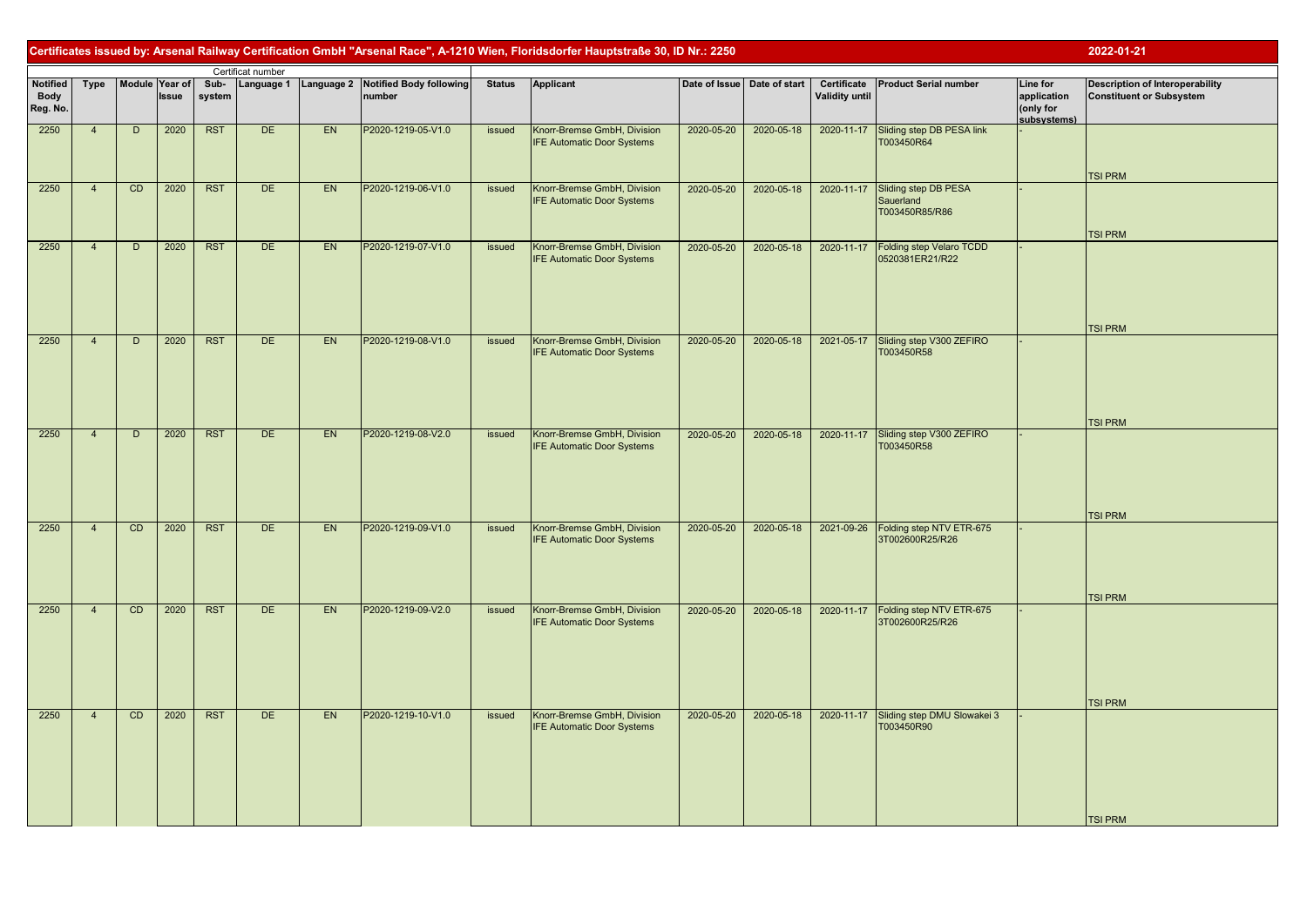|                                            |                |                |              |                |                   |    |                                              |               | Certificates issued by: Arsenal Railway Certification GmbH "Arsenal Race", A-1210 Wien, Floridsdorfer Hauptstraße 30, ID Nr.: 2250 |            |                               |                                      |                                                                                   |                                                     | 2022-01-21                                                                |
|--------------------------------------------|----------------|----------------|--------------|----------------|-------------------|----|----------------------------------------------|---------------|------------------------------------------------------------------------------------------------------------------------------------|------------|-------------------------------|--------------------------------------|-----------------------------------------------------------------------------------|-----------------------------------------------------|---------------------------------------------------------------------------|
|                                            |                |                |              |                | Certificat number |    |                                              |               |                                                                                                                                    |            |                               |                                      |                                                                                   |                                                     |                                                                           |
| <b>Notified</b><br><b>Body</b><br>Reg. No. | <b>Type</b>    | Module Year of | <b>Issue</b> | Sub-<br>system | Language 1        |    | Language 2 Notified Body following<br>number | <b>Status</b> | Applicant                                                                                                                          |            | Date of Issue   Date of start | Certificate<br><b>Validity until</b> | <b>Product Serial number</b>                                                      | Line for<br>application<br>(only for<br>subsystems) | <b>Description of Interoperability</b><br><b>Constituent or Subsystem</b> |
| 2250                                       | $\overline{4}$ | CD             | 2020         | <b>RST</b>     | <b>DE</b>         | EN | P2020-1219-11-V1.0                           | issued        | Knorr-Bremse GmbH, Division<br><b>IFE Automatic Door Systems</b>                                                                   | 2020-05-20 | 2020-05-18                    | 2020-11-17                           | Sliding step Westbahn 2<br>0380AB1A R51/R52                                       |                                                     | <b>TSI PRM</b>                                                            |
| 2250                                       | $\overline{4}$ | CD             | 2020         | <b>RST</b>     | <b>DE</b>         | EN | P2020-1219-12-V1.0                           | issued        | Knorr-Bremse GmbH, Division<br><b>IFE Automatic Door Systems</b>                                                                   | 2020-05-20 | 2020-05-18                    | 2020-11-17                           | Folding step RIC Slowakei A-B<br>Wagen<br>3TD14478R51/52                          |                                                     | <b>TSI PRM</b>                                                            |
| 2250                                       | $\overline{4}$ | CD             | 2020         | <b>RST</b>     | DE                | EN | P2020-1219-13-V1.0                           | issued        | Knorr-Bremse GmbH, Division<br><b>IFE Automatic Door Systems</b>                                                                   | 2020-05-20 | 2020-05-18                    | 2022-05-17                           | Folding step SNCB M7, LW940<br>and LW1880<br>0020451AR61/R62 and<br>0020451AR51   |                                                     | <b>TSI PRM</b>                                                            |
| 2250                                       | $\overline{4}$ | CD             | 2020         | <b>RST</b>     | DE                | EN | P2020-1219-13-V2.0                           | issued        | Knorr-Bremse GmbH, Division<br><b>IFE Automatic Door Systems</b>                                                                   | 2020-05-20 | 2020-05-18                    | 2020-11-17                           | Folding step SNCB M7, LW940<br>and LW1880<br>0020451AR61/R62 and<br>0020451AR51   |                                                     | <b>TSI PRM</b>                                                            |
| 2250                                       | $\overline{4}$ | CD             | 2020         | <b>RST</b>     | DE                | EN | P2020-1219-14-V1.0                           | issued        | Knorr-Bremse GmbH, Division<br><b>IFE Automatic Door Systems</b>                                                                   | 2020-05-20 | 2020-05-18                    | 2022-05-17                           | Sliding step Coradia Stream X4<br><b>TMC&amp;ICNG</b><br>3TD16400R20, 3TD16400R21 |                                                     | <b>TSI PRM</b>                                                            |
| 2250                                       | $\overline{4}$ | CD             | 2020         | <b>RST</b>     | <b>DE</b>         | EN | P2020-1219-14-V2.0                           | issued        | Knorr-Bremse GmbH, Division<br><b>IFE Automatic Door Systems</b>                                                                   | 2020-05-20 | 2020-05-18                    | 2020-11-17                           | Sliding step Coradia Stream X4<br><b>TMC&amp;ICNG</b><br>3TD16400R20, 3TD16400R21 |                                                     | <b>TSI PRM</b>                                                            |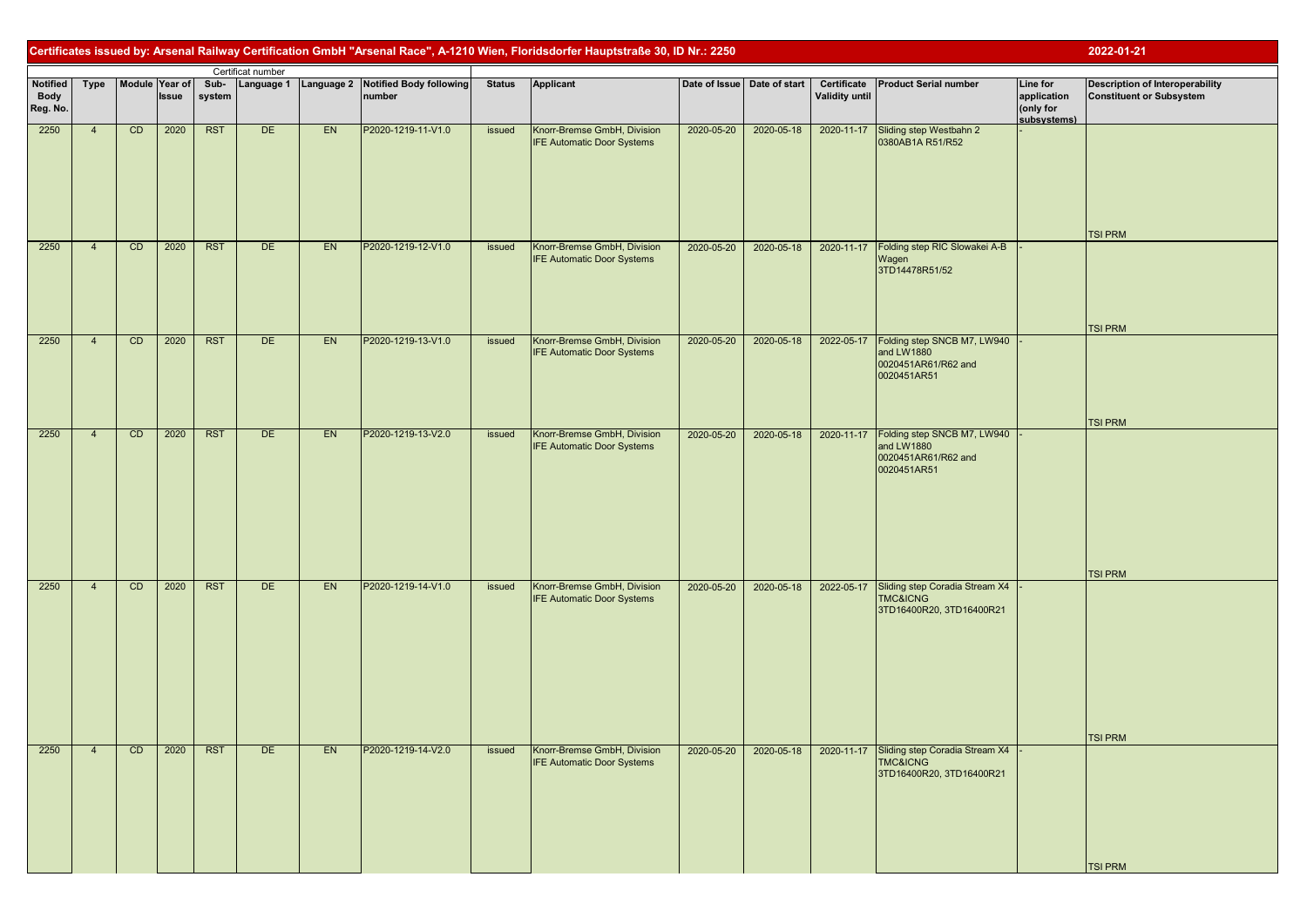|                                     |                |                |              |                |                   |    |                                                         |               | Certificates issued by: Arsenal Railway Certification GmbH "Arsenal Race", A-1210 Wien, Floridsdorfer Hauptstraße 30, ID Nr.: 2250 |                               |            |                                      |                                                   |                                                     | 2022-01-21                                                                |
|-------------------------------------|----------------|----------------|--------------|----------------|-------------------|----|---------------------------------------------------------|---------------|------------------------------------------------------------------------------------------------------------------------------------|-------------------------------|------------|--------------------------------------|---------------------------------------------------|-----------------------------------------------------|---------------------------------------------------------------------------|
|                                     |                |                |              |                | Certificat number |    |                                                         |               |                                                                                                                                    |                               |            |                                      |                                                   |                                                     |                                                                           |
| Notified<br><b>Body</b><br>Reg. No. | Type           | Module Year of | <b>Issue</b> | Sub-<br>system |                   |    | Language 1 Language 2 Notified Body following<br>number | <b>Status</b> | Applicant                                                                                                                          | Date of Issue   Date of start |            | Certificate<br><b>Validity until</b> | <b>Product Serial number</b>                      | Line for<br>application<br>(only for<br>subsystems) | <b>Description of Interoperability</b><br><b>Constituent or Subsystem</b> |
| 2250                                | $\overline{4}$ | CD             | 2020         | <b>RST</b>     | <b>DE</b>         | EN | P2020-1219-15-V1.0                                      | issued        | Knorr-Bremse GmbH, Division<br><b>IFE Automatic Door Systems</b>                                                                   | 2020-05-20                    | 2020-05-18 |                                      | 2020-11-17 Gap Filler BW1<br>3TD16400R24          |                                                     | <b>TSI PRM</b>                                                            |
| 2250                                | $\overline{4}$ | CD             | 2020         | <b>RST</b>     | <b>DE</b>         | EN | P2020-1219-16-V1.0                                      | issued        | Knorr-Bremse GmbH, Division<br><b>IFE Automatic Door Systems</b>                                                                   | 2020-05-20                    | 2020-05-18 | 2020-11-17                           | Gap Filler East Anglia<br>3TD16400R22             |                                                     | <b>TSI PRM</b>                                                            |
| 2250                                | $\overline{4}$ | CD             | 2020         | <b>RST</b>     | <b>DE</b>         | EN | P2020-1219-17-V1.0                                      | issued        | Knorr-Bremse GmbH, Division<br><b>IFE Automatic Door Systems</b>                                                                   | 2020-05-20                    | 2020-05-18 |                                      | 2020-11-17 Sliding step BW1<br>3T003450R97        |                                                     | <b>TSI PRM</b>                                                            |
| 2250                                | $\overline{4}$ | CD             | 2020         | <b>RST</b>     | DE                | EN | P2020-1219-18-V1.0                                      | issued        | Knorr-Bremse GmbH, Division<br><b>IFE Automatic Door Systems</b>                                                                   | 2020-05-20                    | 2020-05-18 |                                      | 2020-11-17 Gap filler SRR<br>3TD16400R25          |                                                     | <b>TSI PRM</b>                                                            |
| 2250                                | $\overline{1}$ | $\,$ B         | 2020         | <b>RST</b>     | DE                | EN | P2020-1219-30-V1.0                                      | issued        | Knorr-Bremse GmbH, Division<br><b>IFE Automatic Door Systems</b>                                                                   | 2020-05-20                    | 2020-03-19 | 2025-03-18                           | Folding step Velaro TCDD<br>0520381ER21/R22       |                                                     | <b>TSI PRM</b>                                                            |
| 2250                                | $\overline{1}$ | $\overline{B}$ | 2020         | <b>RST</b>     | <b>DE</b>         | EN | P2020-1219-31-V1.0                                      | issued        | Knorr-Bremse GmbH, Division<br><b>IFE Automatic Door Systems</b>                                                                   | 2020-05-20                    | 2018-07-29 |                                      | 2023-07-28 Sliding step V300 Zefiro<br>T003450R58 |                                                     | <b>TSI PRM</b>                                                            |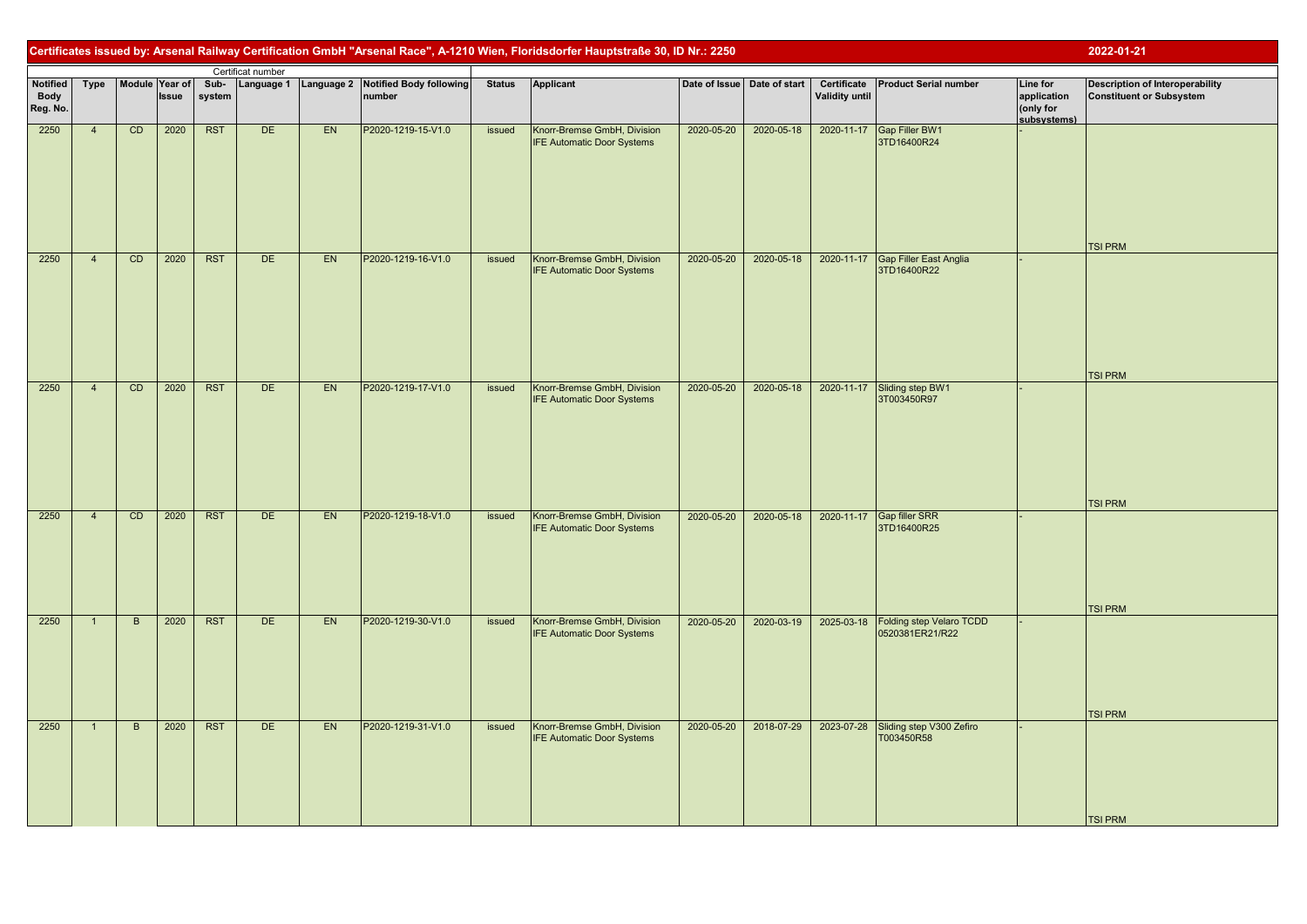|                                            |                |                |              |                |                   |           |                                              |               | Certificates issued by: Arsenal Railway Certification GmbH "Arsenal Race", A-1210 Wien, Floridsdorfer Hauptstraße 30, ID Nr.: 2250 |                             |            |                                      |                                                          |                                                     | 2022-01-21                                                                |
|--------------------------------------------|----------------|----------------|--------------|----------------|-------------------|-----------|----------------------------------------------|---------------|------------------------------------------------------------------------------------------------------------------------------------|-----------------------------|------------|--------------------------------------|----------------------------------------------------------|-----------------------------------------------------|---------------------------------------------------------------------------|
|                                            |                |                |              |                | Certificat number |           |                                              |               |                                                                                                                                    |                             |            |                                      |                                                          |                                                     |                                                                           |
| <b>Notified</b><br><b>Body</b><br>Reg. No. | Type           | Module Year of | <b>Issue</b> | Sub-<br>system | Language 1        |           | Language 2 Notified Body following<br>number | <b>Status</b> | Applicant                                                                                                                          | Date of Issue Date of start |            | Certificate<br><b>Validity until</b> | <b>Product Serial number</b>                             | Line for<br>application<br>(only for<br>subsystems) | <b>Description of Interoperability</b><br><b>Constituent or Subsystem</b> |
| 2250                                       | $\mathbf{1}$   | CB             | 2020         | <b>RST</b>     | <b>DE</b>         | EN        | P2020-1219-32-V1.0                           | issued        | Knorr-Bremse GmbH, Division<br><b>IFE Automatic Door Systems</b>                                                                   | 2020-05-20                  | 2020-06-02 | 2025-06-01                           | Folding step RIC Slowakei A-B<br>Wagen<br>3TD14478R51/52 |                                                     | <b>TSI PRM</b>                                                            |
| 2250                                       | $\overline{4}$ | D              | 2020         | <b>RST</b>     | <b>DE</b>         | <b>EN</b> | 1219-2N-41/V1.0                              | issued        | Knorr-Bremse GmbH, Division<br><b>IFE Automatic Door Systems</b>                                                                   | 2020-10-30                  | 2020-11-18 | 2021-05-17                           | Sliding step DO-2010                                     |                                                     | <b>TSI PRM</b>                                                            |
| 2250                                       | $\overline{4}$ | H1             | 2020         | <b>RST</b>     | <b>DE</b>         | EN        | 1219-2N-42/V1.0                              | issued        | Knorr-Bremse GmbH, Division<br><b>IFE Automatic Door Systems</b>                                                                   | 2020-10-30                  | 2020-11-18 | 2021-05-17                           | Folding step DO-2010                                     |                                                     | <b>TSI PRM</b>                                                            |
| 2250                                       | $\overline{4}$ | D              | 2020         | <b>RST</b>     | <b>DE</b>         | EN        | 1219-2N-43/V1.0                              | issued        | Knorr-Bremse GmbH, Division<br><b>IFE Automatic Door Systems</b>                                                                   | 2020-10-30                  | 2020-11-18 | 2021-05-17                           | Sliding step SBB FV DOSTO                                |                                                     | <b>TSI PRM</b>                                                            |
| 2250                                       | $\overline{4}$ | D              | 2020         | <b>RST</b>     | DE                | EN        | 1219-2N-44/V1.0                              | issued        | Knorr-Bremse GmbH, Division<br><b>IFE Automatic Door Systems</b>                                                                   | 2020-10-30                  | 2020-11-18 | 2021-05-17                           | Sliding step DB PESA link                                |                                                     | <b>TSI PRM</b>                                                            |
| 2250                                       | $\overline{4}$ | CD             | 2020         | <b>RST</b>     | DE                | EN        | 1219-2N-45/V1.0                              | issued        | Knorr-Bremse GmbH, Division<br><b>IFE Automatic Door Systems</b>                                                                   | 2020-10-30                  | 2020-11-18 | 2021-06-23                           | Sliding step DB PESA<br>Sauerland                        |                                                     | <b>TSI PRM</b>                                                            |
| 2250                                       | $\overline{4}$ | $\overline{D}$ | 2020         | <b>RST</b>     | <b>DE</b>         | EN        | 1219-2N-46/V1.0                              | issued        | Knorr-Bremse GmbH, Division<br><b>IFE Automatic Door Systems</b>                                                                   | 2020-10-30                  | 2020-11-18 |                                      | 2021-05-17 Folding step Velaro TCDD                      |                                                     | <b>TSI PRM</b>                                                            |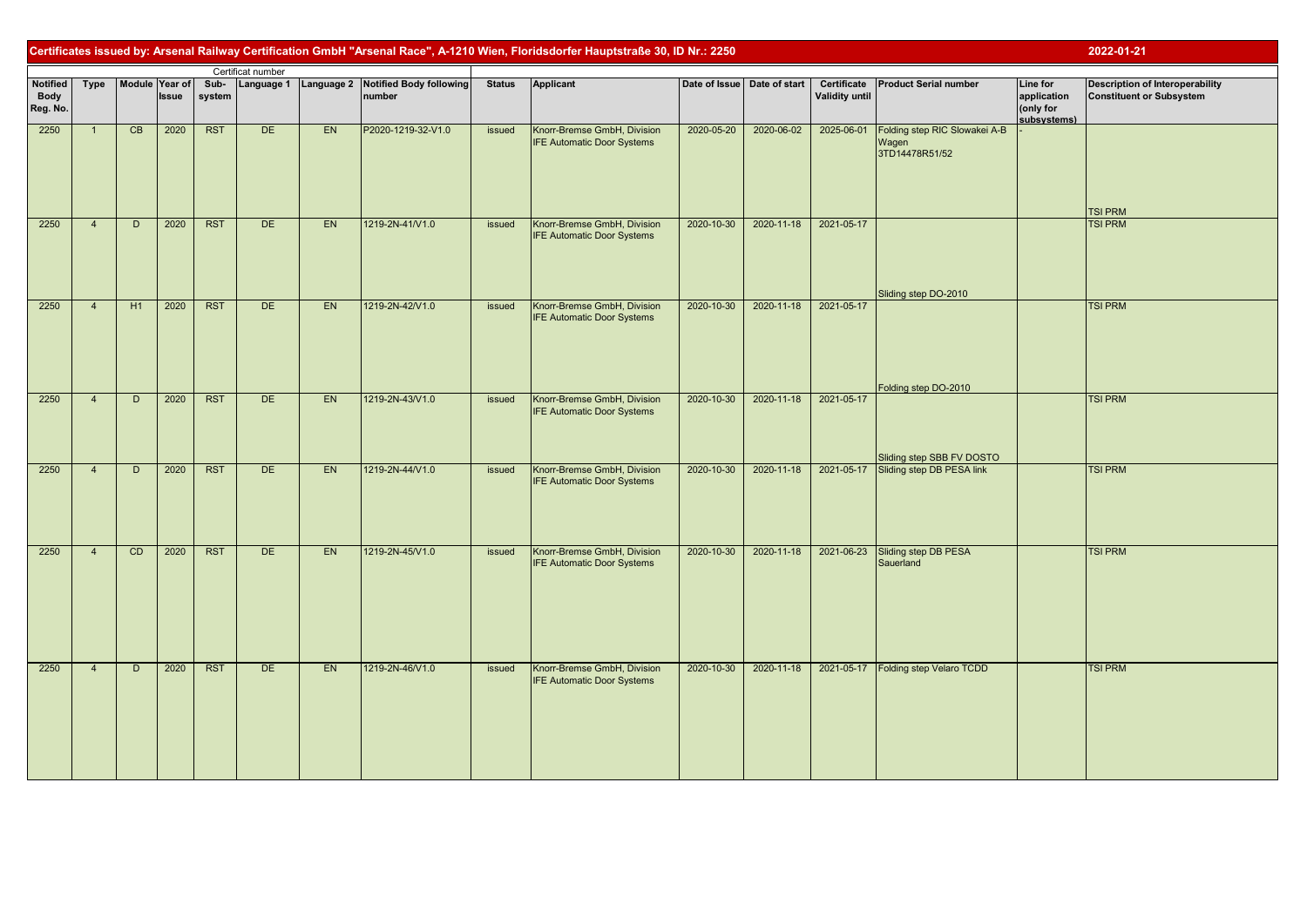|                                            |                                |                |              |                          |                        |           |                                              |                  | Certificates issued by: Arsenal Railway Certification GmbH "Arsenal Race", A-1210 Wien, Floridsdorfer Hauptstraße 30, ID Nr.: 2250 |                          |                               |                                      |                                                                  |                                                     | 2022-01-21                                                                |
|--------------------------------------------|--------------------------------|----------------|--------------|--------------------------|------------------------|-----------|----------------------------------------------|------------------|------------------------------------------------------------------------------------------------------------------------------------|--------------------------|-------------------------------|--------------------------------------|------------------------------------------------------------------|-----------------------------------------------------|---------------------------------------------------------------------------|
|                                            |                                |                |              |                          | Certificat number      |           |                                              |                  |                                                                                                                                    |                          |                               |                                      |                                                                  |                                                     |                                                                           |
| <b>Notified</b><br><b>Body</b><br>Reg. No. | Type                           | Module Year of | <b>Issue</b> | Sub-<br>system           | Language 1             |           | Language 2 Notified Body following<br>number | <b>Status</b>    | Applicant                                                                                                                          |                          | Date of Issue   Date of start | Certificate<br><b>Validity until</b> | <b>Product Serial number</b>                                     | Line for<br>application<br>(only for<br>subsystems) | <b>Description of Interoperability</b><br><b>Constituent or Subsystem</b> |
| 2250                                       | $\overline{4}$                 | D              | 2020         | <b>RST</b>               | <b>DE</b>              | EN        | 1219-2N-47/V1.0                              | issued           | Knorr-Bremse GmbH, Division<br><b>FE Automatic Door Systems</b>                                                                    | 2020-10-30               | 2020-11-18                    | 2021-05-17                           | Sliding step V300 ZEFIRO                                         |                                                     | <b>TSI PRM</b>                                                            |
| 2250                                       | $\overline{4}$                 | CD             | 2020         | <b>RST</b>               | <b>DE</b>              | EN        | 1219-2N-48/V1.0                              | issued           | Knorr-Bremse GmbH, Division<br><b>IFE Automatic Door Systems</b>                                                                   | 2020-10-30               | 2020-11-18                    | 2021-09-26                           | Folding step NTV ETR-675                                         |                                                     | <b>TSI PRM</b>                                                            |
| 2250                                       | $\overline{4}$                 | CD             | 2020         | <b>RST</b>               | DE                     | EN        | 1219-2N-49/V1.0                              | issued           | Knorr-Bremse GmbH, Division<br><b>FE Automatic Door Systems</b>                                                                    | 2020-10-30               | 2020-11-18                    | 2022-05-17                           | Sliding step DMU Slowakei 3                                      |                                                     | <b>TSI PRM</b>                                                            |
| 2250                                       | $\overline{4}$                 | CD             | 2020         | <b>RST</b>               | DE                     | EN        | 1219-2N-50/V1.0                              | issued           | Knorr-Bremse GmbH, Division<br><b>FE Automatic Door Systems</b>                                                                    | 2020-10-30               | 2020-11-18                    |                                      | 2021-12-13 Sliding step Westbahn 2                               |                                                     | <b>TSI PRM</b>                                                            |
| 2250                                       | $\overline{4}$                 | CD             | 2020         | <b>RST</b>               | <b>DE</b>              | EN        | 1219-2N-51/V1.0                              | issued           | Knorr-Bremse GmbH, Division                                                                                                        | 2020-10-30               | 2020-11-18                    |                                      | 2022-05-17 Folding step RIC Slowakei A-B                         |                                                     | <b>TSI PRM</b>                                                            |
| 2250                                       | $\overline{4}$                 | CD             | 2020         | <b>RST</b>               | DE                     | EN        | 1219-2N-52/V1.0                              | issued           | Knorr-Bremse GmbH, Division                                                                                                        | 2020-10-30               | 2020-11-18                    | 2022-05-17                           | Folding step SNCB M7, LW940                                      |                                                     | <b>TSI PRM</b>                                                            |
| 2250                                       | $\overline{4}$                 | CD             | 2020         | <b>RST</b>               | <b>DE</b>              | EN        | 1219-2N-53/V1.0                              | issued           | Knorr-Bremse GmbH, Division<br><b>FE Automatic Door Systems</b>                                                                    | 2020-10-30               | 2020-11-18                    | 2022-05-17                           | Sliding step Coradia Stream X4<br><b>TMC&amp;ICNG</b>            |                                                     | <b>TSI PRM</b>                                                            |
| 2250                                       | $\overline{4}$                 | CD             | 2020         | <b>RST</b>               | DE                     | EN        | 1219-2N-54/V1.0                              | issued           | Knorr-Bremse GmbH, Division<br><b>FE Automatic Door Systems</b>                                                                    | 2020-10-30               | 2020-11-18                    |                                      | 2022-05-17 Gap Filler BW1                                        |                                                     | <b>TSI PRM</b>                                                            |
| 2250                                       | $\overline{4}$                 | CD             | 2020         | <b>RST</b>               | <b>DE</b>              | EN        | 1219-2N-55/V1.0                              | issued           | Knorr-Bremse GmbH, Division<br><b>FE Automatic Door Systems</b>                                                                    | 2020-10-30               | 2020-11-18                    |                                      | 2022-05-17 Gap Filler East Anglia                                |                                                     | <b>TSI PRM</b>                                                            |
| 2250                                       | $\overline{4}$                 | CD             | 2020         | <b>RST</b>               | DE                     | EN        | 1219-2N-56/V1.0                              | issued           | <b>Knorr-Bremse GmbH, Division</b><br><b>FE Automatic Door Systems</b>                                                             | 2020-10-30               | 2020-11-18                    |                                      | 2022-05-17 Sliding step BW1                                      |                                                     | <b>TSI PRM</b>                                                            |
| 2250                                       | $\overline{4}$                 | CD             | 2020         | <b>RST</b>               | DE                     | EN        | 1219-2N-57/V1.0                              | issued           | Knorr-Bremse GmbH, Division<br><b>FE Automatic Door Systems</b>                                                                    | 2020-10-30               | 2020-11-18                    |                                      | 2022-05-17 Gap Filler SRR                                        |                                                     | <b>TSI PRM</b>                                                            |
| 2250                                       | $\overline{4}$                 | CD             | 2020         | <b>RST</b>               | <b>DE</b>              | EN        | 1219-2N-58/V1.0                              | issued           | Knorr-Bremse GmbH, Division<br><b>FE Automatic Door Systems</b>                                                                    | 2020-10-30               | 2020-11-18                    |                                      | 2022-05-17 Sliding step CFL, step A                              |                                                     | <b>TSI PRM</b>                                                            |
| 2250                                       | $\overline{4}$                 | CD             | 2020         | <b>RST</b>               | <b>DE</b>              | EN        | 1219-2N-59/V1.0                              | issued           | Knorr-Bremse GmbH, Division<br><b>IFE Automatic Door Systems</b>                                                                   | 2020-10-30               | 2020-11-18                    |                                      | 2022-05-17 Gap Filler X4 Standard                                |                                                     | <b>TSI PRM</b>                                                            |
| 2250                                       | $\mathbf{1}$                   | CB             | 2020         | <b>RST</b>               | <b>DE</b>              | <b>EN</b> | 1228-2N-02-V1.0                              | issued           | Knorr-Bremse GmbH, Division<br><b>FE Automatic Door Systems</b>                                                                    | 2020-08-06               | 2020-08-06                    |                                      | 2020-08-05 Gap Filler X4 Standard<br>TD16400R23                  |                                                     | <b>TSI PRM</b>                                                            |
| 2250                                       | $\overline{4}$                 | CD             | 2020         | <b>RST</b>               | <b>DE</b>              | EN        | 1228-2N-03-V1.0                              | issued           | Knorr-Bremse GmbH, Division                                                                                                        | 2020-08-06               | 2020-08-06                    |                                      | 2020-11-17 Gap Filler X4 Standard                                |                                                     | <b>TSI PRM</b>                                                            |
| 2250                                       | $\mathbf{1}$                   | CB             | 2020         | <b>RST</b>               | <b>DE</b>              | EN        | 1297-2N-02/V1.0                              | issued           | Knorr-Bremse GmbH, Division                                                                                                        | 2020-10-22               | 2020-10-22                    |                                      | 2025-10-21 Sliding step VI PMR                                   |                                                     | <b>TSI PRM</b>                                                            |
| 2250                                       | $\mathbf{1}$                   | CB             | 2020         | <b>RST</b>               | DE                     | EN        | 1297-2N-04/V1.0                              | issued           | Knorr-Bremse GmbH, Division                                                                                                        | 2020-10-22               | 2020-10-22                    |                                      | 2025-10-21 Sliding step VE PMR                                   |                                                     | <b>TSI PRM</b>                                                            |
| 2250                                       | $\mathbf{1}$<br>$\overline{4}$ | CB             | 2020<br>2020 | <b>RST</b>               | <b>DE</b><br><b>DE</b> | <b>EN</b> | 1297-2N-06/V1.0                              | issued           | Knorr-Bremse GmbH, Division                                                                                                        | 2020-10-22               | 2020-10-22                    |                                      | 2025-10-21 Sliding step VE UFR<br>2022-09-20 Sliding step VI PMR |                                                     | <b>TSI PRM</b><br><b>TSI PRM</b>                                          |
| 2250<br>2250                               | $\overline{4}$                 | CD<br>CD       | 2020         | <b>RST</b><br><b>RST</b> | <b>DE</b>              | EN<br>EN  | 1297-2N-07/V1.0<br>1297-2N-08/V1.0           | issued<br>issued | Knorr-Bremse GmbH, Division<br>Knorr-Bremse GmbH, Division                                                                         | 2020-10-30<br>2020-10-30 | 2020-09-21<br>2020-09-21      |                                      | 2022-09-20 Sliding step VE PMR                                   |                                                     | <b>TSI PRM</b>                                                            |
| 2250                                       | $\overline{4}$                 | CD             | 2020         | <b>RST</b>               | DE                     | EN        | 1297-2N-09/V1.0                              | issued           | Knorr-Bremse GmbH, Division                                                                                                        | 2020-10-30               | 2020-09-21                    |                                      | 2022-09-20 Sliding step VE UFR                                   |                                                     | <b>TSI PRM</b>                                                            |
| 2250                                       | $\overline{1}$                 | CB             | 2020         | <b>RST</b>               | DE                     | EN        | 1298-2N-02-V1.0                              | issued           | Knorr-Bremse GmbH, Division                                                                                                        |                          | 2020-09-18   2020-09-18       |                                      | 2025-09-17 Sliding step CFL, step A                              |                                                     | <b>TSI PRM</b>                                                            |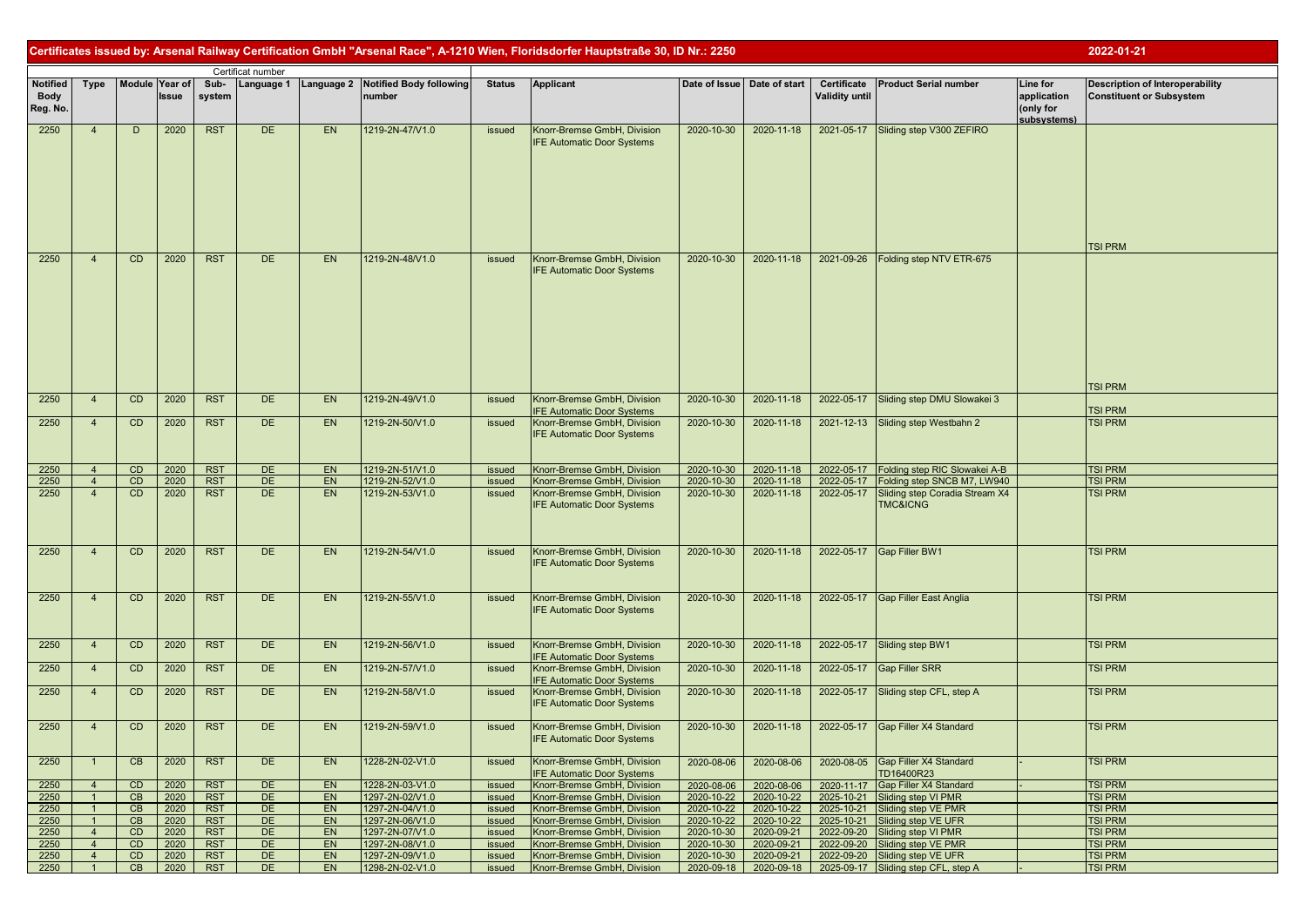|                                            |                 |                |              |                |                   |           |                                              |               | Certificates issued by: Arsenal Railway Certification GmbH "Arsenal Race", A-1210 Wien, Floridsdorfer Hauptstraße 30, ID Nr.: 2250 |            |                               |                                      |                                                         |                                                     | 2022-01-21                                                                                                              |
|--------------------------------------------|-----------------|----------------|--------------|----------------|-------------------|-----------|----------------------------------------------|---------------|------------------------------------------------------------------------------------------------------------------------------------|------------|-------------------------------|--------------------------------------|---------------------------------------------------------|-----------------------------------------------------|-------------------------------------------------------------------------------------------------------------------------|
|                                            |                 |                |              |                | Certificat number |           |                                              |               |                                                                                                                                    |            |                               |                                      |                                                         |                                                     |                                                                                                                         |
| <b>Notified</b><br><b>Body</b><br>Reg. No. | <b>Type</b>     | Module Year of | <b>Issue</b> | Sub-<br>system | Language 1        |           | Language 2 Notified Body following<br>number | <b>Status</b> | <b>Applicant</b>                                                                                                                   |            | Date of Issue   Date of start | Certificate<br><b>Validity until</b> | <b>Product Serial number</b>                            | Line for<br>application<br>(only for<br>subsystems) | <b>Description of Interoperability</b><br><b>Constituent or Subsystem</b>                                               |
| 2250                                       | $\overline{4}$  | CD             | 2020         | <b>RST</b>     | <b>DE</b>         | <b>EN</b> | 1298-2N-03-V1.0                              | issued        | <b>Knorr-Bremse GmbH, Division</b>                                                                                                 | 2020-09-18 | 2020-05-14                    | 2020-11-17                           | Sliding step CFL, step A                                |                                                     | <b>TSI PRM</b>                                                                                                          |
| 2250                                       | $\mathbf{1}$    | CB             | 2020         | <b>RST</b>     | <b>DE</b>         | EN        | 1351-2N-02/V1.0                              | issued        | <b>Knorr-Bremse GmbH, Division</b>                                                                                                 | 2020-12-10 | 2020-12-10                    | 2025-12-09                           | Sliding step Västtravik LF                              |                                                     | <b>TSI PRM</b>                                                                                                          |
| 2250                                       | $\mathbf{1}$    | CB             | 2020         | <b>RST</b>     | <b>DE</b>         | <b>EN</b> | 1351-2N-02/V2.0                              | issued        | Knorr-Bremse GmbH, Division                                                                                                        | 2021-05-11 | 2020-12-10                    | 2025-12-09                           | Sliding step Västtravik LF                              |                                                     | <b>TSI PRM</b>                                                                                                          |
| 2250                                       | $\mathbf{1}$    | <b>SB</b>      | 2020         | <b>RST</b>     | <b>DE</b>         | EN        | 1187-2N-05/V1.0                              | issued        | Kolowag AD                                                                                                                         | 2020-09-29 | 2020-09-29                    | 2029-04-26                           | Double pocket wagon Sdggmrss                            | for transport of<br>railers,                        | TSI WAG, TSI NOI                                                                                                        |
| 2250                                       | $\mathbf{1}$    | SB             | 2020         | <b>RST</b>     | DE                | EN        | 1187-2N-06/V1.0                              | issued        | <b>Kolowag AD</b>                                                                                                                  | 2020-09-29 | 2020-09-29                    | 2029-04-26                           | Double pocket wagon<br><b>Sdggmqqrss ELWAG</b>          | for transport of TSI WAG<br>railers,                |                                                                                                                         |
| 2250                                       | $6\overline{6}$ | <b>SD</b>      | 2020         | <b>RST</b>     | DE                | EN        | 1187-2N-08/V1.0                              | issued        | Kolowag AD                                                                                                                         | 2020-09-29 | 2020-09-29                    | 2022-06-28                           | Double pocket wagon Sdggmrss                            | railers.<br>megatrailers                            | for transport of TSI WAG, TSI NOI                                                                                       |
| 2250                                       | $6\overline{6}$ | <b>SD</b>      | 2020         | <b>RST</b>     | DE                | EN        | 1187-2N-09/V1.0                              | issued        | Kolowag AD                                                                                                                         | 2020-09-29 | 2020-09-29                    | 2022-06-28                           | Double pocket wagon<br><b>Sdggmqqrss ELWAG</b>          | trailers,                                           | for transport of TSI WAG, TSI NOI                                                                                       |
| 2250                                       | $\mathbf{1}$    | <b>SB</b>      | 2020         | <b>RST</b>     | DE                | EN        | 1187-2N-02/V1.0                              | issued        | Kolowag AD                                                                                                                         | 2020-09-29 | 2020-09-29                    | 2029-04-26                           | <b>Modifications Double pocket</b><br>wagon Sdggmrss    | trailers,                                           | for transport of TSI WAG, TSI NOI                                                                                       |
| 2250                                       | $\mathbf{1}$    | <b>SB</b>      | 2020         | <b>RST</b>     | DE                | EN        | 1187-2N-03/V1.0                              | issued        | <b>Kolowag AD</b>                                                                                                                  | 2020-09-29 | 2020-09-29                    | 2029-04-26                           | Double pocket wagon<br><b>Sdggmqqrss ELWAG</b>          | railers,                                            | for transport of TSI WAG, TSI NOI                                                                                       |
| 2250                                       | $\overline{4}$  | SD             | 2020         | <b>RST</b>     | <b>DE</b>         | EN        | 1199-2N-02/V1.0                              | issued        | <b>Kolowag AD</b>                                                                                                                  | 2020-09-29 | 2020-09-29                    | 2022-06-28                           | Double pocket wagon Sdggmrss<br><b>Sdggmqqrss ELWAG</b> | trailers,<br>negatrailers                           | or transport of TSI WAG, TSI NOI                                                                                        |
| 2250                                       | $\overline{4}$  | SD             | 2020         | <b>RST</b>     | <b>DE</b>         | EN        | 1199-2N-02/V2.0                              | issued        | <b>Kolowag AD</b>                                                                                                                  | 2020-09-29 | 2020-09-29                    | 2022-06-28                           | Double pocket wagon Sdggmrss<br><b>Sdggmggrss ELWAG</b> | for transport of<br>railers,                        | <b>TSI WAG, TSI NOI</b>                                                                                                 |
| 2250                                       | $\overline{1}$  | CB             | 2020         | <b>INF</b>     | DE                | EN        | P2020-1221-02/V1.0                           | issued        | ANCom inženiring računalniških<br>sistemov, d.o.o.                                                                                 | 2020-10-06 | 2020-10-06                    | 2025-10-06                           | Monitors sizes 22-75 inch                               |                                                     | <b>TSI PRM</b>                                                                                                          |
| 2250                                       | $\mathbf 1$     | CB             | 2020         | <b>INF</b>     | <b>DE</b>         | EN        | P2020-1221-03/V1.0                           | issued        | LANCom inženiring računalniških<br>sistemov, d.o.o.                                                                                | 2020-10-06 | 2020-10-06                    | 2025-10-06                           | Monitors sizes 22-75 inch                               |                                                     | <b>TSI PRM</b>                                                                                                          |
| 2250                                       | $\overline{1}$  | CB             | 2020         | <b>INF</b>     | DE                | <b>EN</b> | P2020-1221-04/V1.0                           | issued        | ANCom inženiring računalniških<br>sistemov, d.o.o.                                                                                 | 2020-10-06 | 2020-10-06                    | 2025-10-06                           | Monitors "cut" LCD sizes 37-55<br>inch                  |                                                     | <b>TSI PRM</b>                                                                                                          |
| 2250                                       |                 | CB             | 2020         | INF            | DE                | EN        | P2020-1221-05/V1.0                           | issued        | LANCom inženiring računalniških<br>sistemov, d.o.o.                                                                                | 2020-10-06 | 2020-10-06                    | 2025-10-06                           | LED platform display P6, P8, P9<br>and P10              |                                                     | <b>TSI PRM</b>                                                                                                          |
| 2250                                       | $\overline{1}$  | CB             | 2020         | <b>INF</b>     | <b>DE</b>         | <b>EN</b> | P2020-1221-06/V1.0                           | issued        | LANCom inženiring računalniških<br>sistemov, d.o.o.                                                                                | 2020-10-06 | 2020-10-06                    | 2025-10-06                           | E-paper displays, 9-57 inch,<br>horizontal/vertical     |                                                     | <b>TSI PRM</b>                                                                                                          |
| 2250                                       | $6\overline{6}$ | SG             | 2020         | NF             | <b>DE</b>         | <b>EN</b> | P2010-022-21-V1.0                            | issued        | ÖBB Infrastruktur AG                                                                                                               | 2020-07-13 | 2020-07-13                    | unlimited                            |                                                         | Section<br>Hennersdorf<br>Münchendorf,              | Double tracked extension of Pottendorfer<br>.inie                                                                       |
| 2250                                       | 8.6             | SG             | 2020         | <b>ENE</b>     | DE                | <b>EN</b> | P2010-022-23-V1.0                            | issued        | ÖBB Infrastruktur AG                                                                                                               | 2020-08-06 | 2020-08-06                    | unlimited                            |                                                         | <b>Line Wien</b><br>Matzleinsdorf<br>Wiener         | Oouble tracked extension of Pottendorfer<br>Linie (km 7,6 to km 20,8)                                                   |
| 2250                                       | $6\overline{6}$ | SG             | 2020         | <b>ENE</b>     | <b>DE</b>         | EN        | P2010-022-25/V1.0                            | issued        | ÖBB Infrastruktur AG                                                                                                               | 2020-10-14 | 2020-10-14                    | unlimited                            |                                                         | <b>Line Wien</b><br>Matzleinsdorf<br>Meidling) -    | <b>TSI ENE</b>                                                                                                          |
| 2250                                       | $6\overline{6}$ | SG             | 2020         | <b>INF</b>     | <b>DE</b>         | EN        | P2010-135-02/V1.0                            | issued        | ÖBB Infrastruktur AG                                                                                                               | 2020-09-25 | 2020-09-25                    | unlimited                            |                                                         | Koralmline<br>$Graz -$<br>Klagenfurt                | TSI INF, TSI PRM                                                                                                        |
| 2250                                       | $6\overline{6}$ | SG             | 2020         | <b>CCT</b>     | DE                | <b>EN</b> | 751-4N-05-V1.0                               | issued        | ÖBB Infrastruktur AG                                                                                                               | 2020-09-14 | 2020-09-14                    | unlimited                            |                                                         | Wels - Passau                                       | Existing rail line Wels (excl.) - Passau<br>excl.), (about km 1,012 - about km 73,870)<br>ETCS Data Label "We-Pa 03.01" |
| 2250                                       | 8.6             | SG             | 2020         | <b>ENE</b>     | DE                | <b>EN</b> | P2017-843-07-V1.0                            | issued        | ÖBB Infrastruktur AG                                                                                                               | 2020-07-28 | 2020-07-28                    | unlimited                            |                                                         | <b>Line 22202</b>                                   | Safety retrofitting Karawankentunel (km<br>47.457 to km 53.638)                                                         |
| 2250                                       | $6\overline{6}$ | SG             | 2020         | <b>ENE</b>     | <b>DE</b>         | <b>EN</b> | P2018-1017-02-V1.0                           | issued        | ÖBB Infrastruktur AG                                                                                                               | 2020-02-26 | 2020-02-26                    | unlimited                            |                                                         | <b>Line 2144</b>                                    | Gänserndorf - Hohenau (km 38,7775)                                                                                      |
| 2250                                       | $6\overline{6}$ | SG             | 2020         | <b>ENE</b>     | <b>DE</b>         | <b>EN</b> | P2017-689-03/V1.0                            | issued        | ÖBB-Infrastruktur AG                                                                                                               | 2020-10-30 | 2020-10-30                    | unlimited                            | Außerfernbahn                                           | Strecke 5522:<br>Staatsgrenze<br>Schönbichl         | <b>TSI ENE</b>                                                                                                          |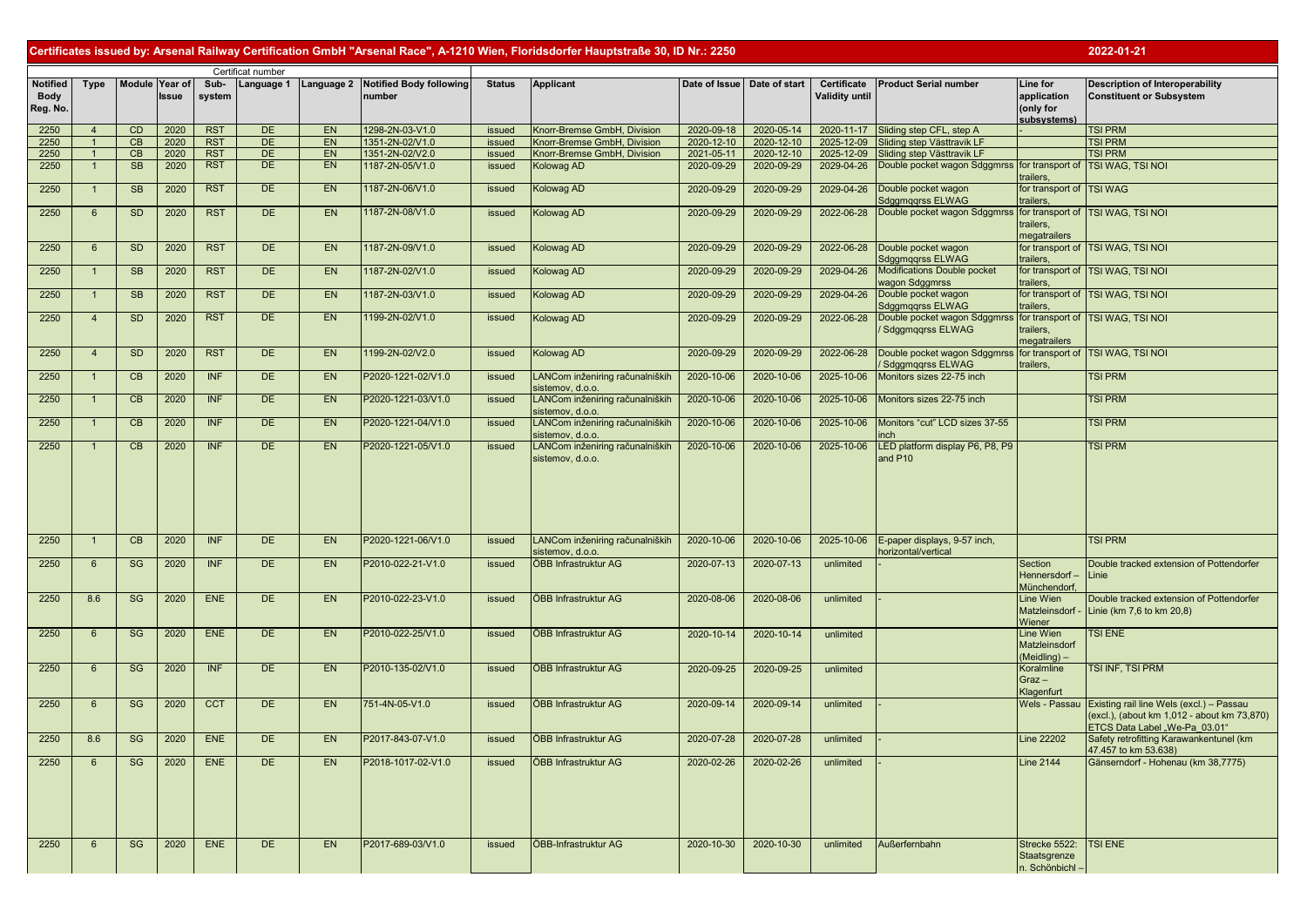|                                            |                 |                 |                                |                          |                   |                  |                                              |                  | Certificates issued by: Arsenal Railway Certification GmbH "Arsenal Race", A-1210 Wien, Floridsdorfer Hauptstraße 30, ID Nr.: 2250 |                          |                               |                                      |                                                                                                                |                                                     | 2022-01-21                                                         |
|--------------------------------------------|-----------------|-----------------|--------------------------------|--------------------------|-------------------|------------------|----------------------------------------------|------------------|------------------------------------------------------------------------------------------------------------------------------------|--------------------------|-------------------------------|--------------------------------------|----------------------------------------------------------------------------------------------------------------|-----------------------------------------------------|--------------------------------------------------------------------|
|                                            |                 |                 |                                |                          | Certificat number |                  |                                              |                  |                                                                                                                                    |                          |                               |                                      |                                                                                                                |                                                     |                                                                    |
| <b>Notified</b><br><b>Body</b><br>Reg. No. | <b>Type</b>     |                 | Module Year of<br><b>Issue</b> | Sub-<br>system           | Language 1        |                  | Language 2 Notified Body following<br>number | <b>Status</b>    | <b>Applicant</b>                                                                                                                   |                          | Date of Issue   Date of start | Certificate<br><b>Validity until</b> | <b>Product Serial number</b>                                                                                   | Line for<br>application<br>(only for<br>subsystems) | Description of Interoperability<br><b>Constituent or Subsystem</b> |
| 2250                                       |                 | SB              | 2020                           | <b>RST</b>               | DE                | EN               | 608-2N-08-V1.0                               | issued           | Rail Cargo Austria AG                                                                                                              | 2020-08-31               | 2020-08-31                    | 2030-08-30                           | <b>TransANT</b><br>Variant 60 ft, Version Ballast                                                              |                                                     | TSI WAG, TSI NOI                                                   |
| 2250                                       | $6\phantom{.}6$ | <b>SF</b>       | 2020                           | <b>RST</b>               | <b>DE</b>         | <b>EN</b>        | 608-2N-10-V1.0                               | issued           | Rail Cargo Austria AG                                                                                                              | 2020-08-31               | 2020-08-31                    | unlimited                            | <b>TransANT</b><br>Variant 60 ft, Version Ballast                                                              |                                                     | TSI WAG, TSI NOI                                                   |
| 2250                                       | $6\phantom{.}6$ | <b>SF</b>       | 2020                           | <b>RST</b>               | DE                | EN               | 608-2N-12/V1.0                               | issued           | Rail Cargo Austria AG                                                                                                              | 2020-12-22               | 2020-12-22                    | unlimited                            | TransANT<br>Variant 70 ft - Version Cover-                                                                     |                                                     | TSI WAG, TSI NOI                                                   |
| 2250                                       | 8.1             | <b>SB</b>       | 2020                           | <b>RST</b>               | DE                | <b>EN</b>        | 1310-2N-02-V1.0                              | issued           | <b>Ritz Messwandler GmbH</b>                                                                                                       | 2020-12-18               | 2020-12-18                    | 2027-12-17                           | High voltage instrument<br>transformer GSEFBC 15, Size                                                         | <b>Extension of</b><br>range 15000 \<br>150 V, 0-10 | TSI Loc&Pas                                                        |
| 2250                                       | 8.4             | <b>SD</b>       | 2020                           | <b>RST</b>               | DE                | EN               | 1358-2N-02/V1.0                              | issued           | <b>Ritz Messwandler GmbH</b>                                                                                                       | 2020-12-18               | 2020-12-12                    | 2022-12-11                           | <b>High Voltage Instrument</b><br><b>Transformer for Railway</b><br>application GSEFBC 15 F, 25 F,             | Primary rated<br>voltage 25 kV<br>(50 Hz) / 15 kV   | <b>SI Loc&amp; Pas</b>                                             |
| 2250                                       | 8.6             | <b>SD</b>       | 2020                           | <b>RST</b>               | DE                | <b>EN</b>        | 1358-2N-04/V1.0                              | issued           | <b>Ritz Messwandler GmbH</b>                                                                                                       | 2020-12-18               | 2020-12-12                    | 2022-12-11                           | <b>High Voltage Instrument</b><br><b>Transformer for Railway</b><br>application GSEFBC 15 F, 25 F,             | Primary rated<br>voltage 25 kV<br>(50 Hz) / 15 k\   | <b>SI Loc&amp; Pas</b>                                             |
| 2250                                       | 8.4             | <b>SD</b>       | 2020                           | <b>RST</b>               | DE                | EN.              | 1358-2N-05/V1.0                              | issued           | <b>Ritz Messwandler GmbH</b>                                                                                                       | 2020-12-18               | 2020-12-12                    | 2022-12-11                           | <b>High Voltage Instrument</b><br><b>Transformer for Railway</b>                                               | Primary rated<br>voltage 25 kV                      | <b>SI Loc&amp;Pas</b>                                              |
| 2250                                       | 8.6             | <b>SD</b>       | 2020                           | <b>RST</b>               | <b>DE</b>         | <b>EN</b>        | 1358-2N-07/V1.0                              | issued           | <b>Ritz Messwandler GmbH</b>                                                                                                       | 2020-12-18               | 2020-12-12                    | 2022-12-11                           | <b>High Voltage Instrument</b><br><b>Transformer for Railway</b>                                               | Primary rated<br>voltage 25 kV                      | <b>SI Loc&amp;Pas</b>                                              |
| 2250                                       | 8.4             | <b>SD</b>       | 2020                           | <b>RST</b>               | <b>DE</b>         | <b>EN</b>        | 1358-2N-08/V1.0                              | issued           | <b>Ritz Messwandler GmbH</b>                                                                                                       | 2020-12-18               | 2020-12-18                    | 2022-12-11                           | <b>High Voltage Instrument</b><br><b>Transformer for Railway</b>                                               | Primary rated<br>voltage 15 kV                      | <b>TSI Loc&amp;Pas</b>                                             |
| 2250                                       | 8.6             | <b>SD</b>       | 2020                           | <b>RST</b>               | DE                | EN               | 1358-2N-10/V1.0                              | issued           | <b>Ritz Messwandler GmbH</b>                                                                                                       | 2020-12-18               | 2020-12-18                    | 2022-12-11                           | <b>High Voltage Instrument</b><br><b>Transformer for Railway</b>                                               | Primary rated<br>voltage 15 kV                      | <b>SI Loc&amp;Pas</b>                                              |
| 2250                                       | 8.4             | <b>SD</b>       | 2020                           | <b>RST</b>               | <b>DE</b>         | <b>EN</b>        | 1358-2N-11/V1.0                              | issued           | <b>Ritz Messwandler GmbH</b>                                                                                                       | 2020-12-18               | 2020-12-12                    | 2022-12-11                           | <b>High Voltage Instrument</b><br><b>Transformer for Railway</b><br>application GSEFBC in the                  | Primary rated<br>voltage 25 kV<br>(50 Hz) / 15 k\   | <b>TSI Loc&amp;Pas</b>                                             |
| 2250                                       | 8.6             | <b>SD</b>       | 2020                           | <b>RST</b>               | DE                | EN               | 1358-2N-13/V1.0                              | issued           | <b>Ritz Messwandler GmbH</b>                                                                                                       | 2020-12-18               | 2020-12-12                    | 2022-12-11                           | <b>High Voltage Instrument</b><br><b>Transformer for Railway</b>                                               | Primary rated<br>voltage 25 kV                      | <b>SI Loc&amp;Pas</b>                                              |
| 2250                                       | 8.4             | <b>SD</b>       | 2020                           | <b>RST</b>               | <b>DE</b>         | <b>EN</b>        | 1358-2N-14/V1.0                              | issued           | <b>Ritz Messwandler GmbH</b>                                                                                                       | 2020-12-18               | 2020-12-12                    | 2022-12-11                           | <b>High Voltage Instrument</b><br><b>Transformer for Railway</b>                                               | Primary rated<br>voltage 25 kV                      | <b>SI Loc&amp;Pas</b>                                              |
| 2250                                       | 8.6             | SD              | 2020                           | <b>RST</b>               | DE                | EN               | 1358-2N-16/V1.0                              | issued           | <b>Ritz Messwandler GmbH</b>                                                                                                       | 2020-12-18               | 2020-12-12                    | 2022-12-11                           | <b>High Voltage Instrument</b><br><b>Transformer for Railway</b>                                               | Primary rated<br>voltage 25 kV                      | <b>TSI Loc&amp;Pas</b>                                             |
| 2250                                       | 8.4             | <b>SD</b>       | 2020                           | <b>RST</b>               | <b>DE</b>         | <b>EN</b>        | 1358-2N-17/V1.0                              | issued           | <b>Ritz Messwandler GmbH</b>                                                                                                       | 2020-12-18               | 2020-12-12                    | 2022-12-11                           | <b>High Voltage Instrument</b><br><b>Transformer for Railway</b>                                               | Primary rated<br>voltage 25 kV                      | <b>SI Loc&amp;Pas</b>                                              |
| 2250                                       | 8.6             | SD              | 2020                           | <b>RST</b>               | DE                | EN               | 1358-2N-19/V1.0                              | issued           | <b>Ritz Messwandler GmbH</b>                                                                                                       | 2020-12-18               | 2020-12-12                    | 2022-12-11                           | <b>High Voltage Instrument</b><br><b>Transformer for Railway</b>                                               | Primary rated<br>voltage 25 kV                      | <b>TSI Loc&amp;Pas</b>                                             |
| 2250                                       | 8.4             | <b>SD</b>       | 2020                           | <b>RST</b>               | DE                | EN               | 1358-2N-20/V1.0                              | issued           | <b>Ritz Messwandler GmbH</b>                                                                                                       | 2020-12-18               | 2020-12-12                    | 2022-12-11                           | <b>High Voltage Instrument</b><br><b>Transformer for Railway</b>                                               | Primary rated<br>voltage 25 kV                      | <b>SI Loc&amp;Pas</b>                                              |
| 2250                                       | 8.6             | <b>SD</b>       | 2020                           | <b>RST</b>               | DE<br>DE          | EN.<br><b>EN</b> | 1358-2N-22/V1.0<br>1358-2N-23/V1.0           | issued           | <b>Ritz Messwandler GmbH</b><br><b>Ritz Messwandler GmbH</b>                                                                       | 2020-12-18               | 2020-12-12                    | 2022-12-11                           | <b>High Voltage Instrument</b><br><b>Transformer for Railway</b>                                               | Primary rated<br>voltage 25 kV                      | <b>SI Loc&amp;Pas</b>                                              |
| 2250<br>2250                               | 8.4<br>8.6      | <b>SD</b><br>SD | 2020<br>2020                   | <b>RST</b><br><b>RST</b> | DE                | EN               | 1358-2N-25/V1.0                              | issued<br>issued | <b>Ritz Messwandler GmbH</b>                                                                                                       | 2020-12-18<br>2020-12-18 | 2020-12-12<br>2020-12-12      | 2022-12-11<br>2022-12-11             | <b>Current Instrument Transformer</b><br>for Railway application GSOH<br><b>Current Instrument Transformer</b> | Primary rated<br>current 800 A<br>Primary rated     | <b>SI Loc&amp;Pas</b><br><b>TSI Loc&amp;Pas</b>                    |
| 2250                                       | 8.4             | <b>SD</b>       | 2020                           | <b>RST</b>               | DE                | EN               | 1358-2N-26/V1.0                              | issued           | <b>Ritz Messwandler GmbH</b>                                                                                                       | 2020-12-18               | 2020-12-12                    | 2022-12-11                           | for Railway application GSOH<br><b>Current Instrument Transformer</b>                                          | current 800 A<br>Primary rated                      | <b>TSI Loc&amp;Pas</b>                                             |
| 2250                                       | 8.6             | <b>SD</b>       | 2020                           | <b>RST</b>               | DE                | <b>EN</b>        | 1358-2N-28/V1.0                              | issued           | <b>Ritz Messwandler GmbH</b>                                                                                                       | 2020-12-18               | 2020-12-12                    | 2022-12-11                           | for Railway application series<br><b>Current Instrument Transformer</b>                                        | current 150 A<br>Primary rated                      | TSI Loc&Pas                                                        |
| 2250                                       | 8.4             | <b>SD</b>       | 2020                           | <b>RST</b>               | <b>DE</b>         | <b>EN</b>        | 1358-2N-29/V1.0                              | issued           | <b>Ritz Messwandler GmbH</b>                                                                                                       | 2020-12-18               | 2020-12-12                    | 2022-12-11                           | or Railway application series<br><b>High Voltage Instrument</b>                                                | current 150 A<br>100 V, 215 V /                     | <b>TSI Loc&amp;Pas</b>                                             |
| 2250                                       | 8.6             | SD              | 2020                           | <b>RST</b>               | DE                | EN               | 1358-2N-31/V1.0                              | issued           | <b>Ritz Messwandler GmbH</b>                                                                                                       | 2020-12-18               | 2020-12-12                    | 2022-12-11                           | <b>Transformer for Railway</b><br>High Voltage Instrument                                                      | 60 V, 129 V, 0-<br>Intermediate                     | <b>TSI Loc&amp;Pas</b>                                             |
| 2250                                       | 8.4             | SD              | 2020                           | <b>RST</b>               | <b>DE</b>         | <b>EN</b>        | 1358-2N-32/V1.0                              | issued           | <b>Ritz Messwandler GmbH</b>                                                                                                       | 2020-12-18               | 2020-12-12                    | 2022-12-11                           | <b>Transformer for Railway</b><br><b>High Voltage Instrument</b>                                               | state of<br>Primary rated                           | <b>TSI Loc&amp;Pas</b>                                             |
| 2250                                       | 8.6             | <b>SD</b>       | 2020                           | <b>RST</b>               | <b>DE</b>         | EN.              | 1358-2N-34/V1.0                              | issued           | <b>Ritz Messwandler GmbH</b>                                                                                                       | 2020-12-18               | 2020-12-12                    | 2022-12-11                           | <b>Transformer for Railway</b><br><b>High Voltage Instrument</b>                                               | voltage 15 kV<br>Primary rated                      | TSI Loc&Pas                                                        |
| 2250                                       | 8.4             | <b>SD</b>       | 2020                           | <b>RST</b>               | <b>DE</b>         | EN               | 1358-2N-35/V1.0                              | issued           | <b>Ritz Messwandler GmbH</b>                                                                                                       | 2020-12-18               | 2020-12-12                    | 2022-12-11                           | <b>Transformer for Railway</b><br><b>Current Instrument Transformer</b>                                        | voltage 15 kV<br>Intermediate                       | TSI Loc&Pas                                                        |
| 2250                                       | 8.6             | <b>SD</b>       | 2020                           | <b>RST</b>               | <b>DE</b>         | EN.              | 1358-2N-37/V1.0                              | issued           | <b>Ritz Messwandler GmbH</b>                                                                                                       | 2020-12-18               | 2020-12-12                    | 2022-12-11                           | for Railway application GTSOH<br><b>Current Instrument Transformer</b>                                         | state of<br>Primary rated                           | <b>TSI Loc&amp;Pas</b>                                             |
| 2250                                       | 8.4             | SD              | 2020                           | <b>RST</b>               | <b>DE</b>         | EN               | 1358-2N-38/V1.0                              | issued           | <b>Ritz Messwandler GmbH</b>                                                                                                       | 2020-12-18               | 2020-12-12                    | 2022-12-11                           | for Railway application GTSOH<br><b>High Voltage Instrument</b><br><b>Transformer for Railway</b>              | current 250 A,<br>Primary rated<br>voltage 25 kV    | TSI Loc&Pas                                                        |